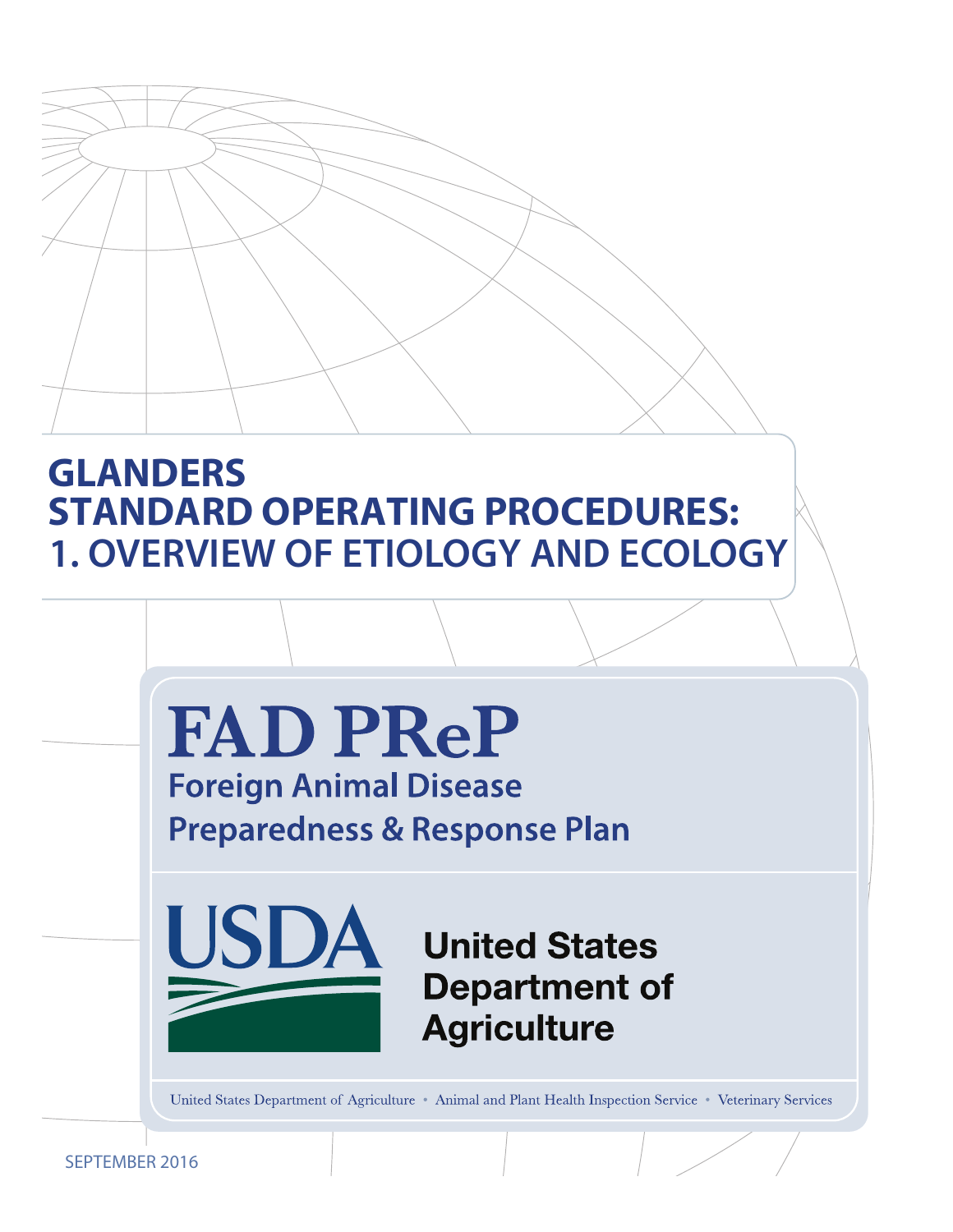| File name:      | Glanders_FAD_PReP_E&E_Sept2016                       |                             |
|-----------------|------------------------------------------------------|-----------------------------|
|                 | Lead section: Preparedness and Incident Coordination | Version number: Draft 1.0   |
| Effective date: | September 2016                                       | Review date: September 2018 |

The Foreign Animal Disease Preparedness and Response Plan (FAD PReP) Standard Operating Procedures (SOPs) provide operational guidance for responding to an animal health emergency in the United States.

These draft SOPs are under ongoing review. This document was last updated in **September 2016.** Please send questions or comments to:

National Preparedness and Incident Coordination Center Veterinary Services Animal and Plant Health Inspection Service U.S. Department of Agriculture 4700 River Road, Unit 41 Riverdale, Maryland 20737 Fax: (301) 734-7817 E-mail: [FAD.PReP.Comments@aphis.usda.gov](mailto:FAD.PReP.Comments@aphis.usda.gov)

While best efforts have been used in developing and preparing the FAD PReP SOPs, the U.S. Government, U.S. Department of Agriculture (USDA), and the Animal and Plant Health Inspection Service and other parties, such as employees and contractors contributing to this document, neither warrant nor assume any legal liability or responsibility for the accuracy, completeness, or usefulness of any information or procedure disclosed. The primary purpose of these FAD PReP SOPs is to provide operational guidance to those government officials responding to a foreign animal disease outbreak. It is only posted for public access as a reference.

The FAD PReP SOPs may refer to links to various other Federal and State agencies and private organizations. These links are maintained solely for the user's information and convenience. If you link to such site, please be aware that you are then subject to the policies of that site. In addition, please note that USDA does not control and cannot guarantee the relevance, timeliness, or accuracy of these outside materials. Further, the inclusion of links or pointers to particular items in hypertext is not intended to reflect their importance, nor is it intended to constitute approval or endorsement of any views expressed, or products or services offered, on these outside websites, or the organizations sponsoring the websites.

Trade names are used solely for the purpose of providing specific information. Mention of a trade name does not constitute a guarantee or warranty of the product by USDA or an endorsement over other products not mentioned.

USDA prohibits discrimination in all its programs and activities on the basis of race, color, national origin, sex, religion, age, disability, political beliefs, sexual orientation, or marital or family status. (Not all prohibited bases apply to all programs.) Persons with disabilities who require alternative means for communication of program information (Braille, large print, audiotape, etc.) should contact USDA's TARGET Center at (202) 720-2600 (voice and telecommunications device for the deaf [TDD]).

To file a complaint of discrimination, write USDA, Director, Office of Civil Rights, Room 326-W, Whitten Building, 1400 Independence Avenue SW, Washington, DC 20250-9410 or call (202) 720-5964 (voice and TDD). USDA is an equal opportunity provider and employer.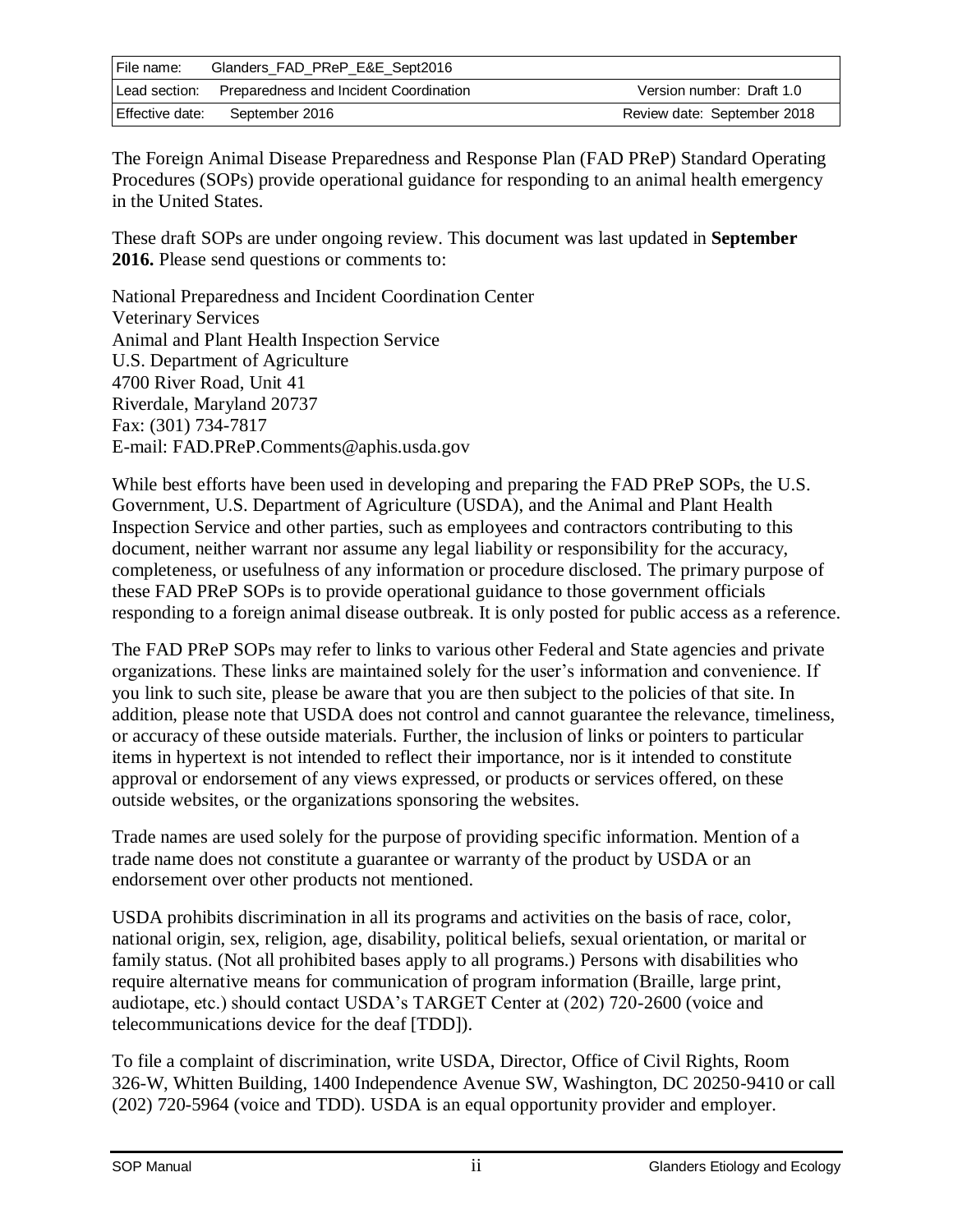# **Contents**

| 1.1 |  |
|-----|--|
|     |  |
|     |  |
| 1.2 |  |
| 1.3 |  |
|     |  |
|     |  |
|     |  |
| 1.4 |  |
|     |  |
|     |  |
|     |  |
|     |  |
|     |  |
| 1.5 |  |
| 1.6 |  |
|     |  |
|     |  |
|     |  |

Tables

| Table 1–1. Clinical Signs and Their Frequencies among Glandered Equines (n=86) 1-5 |  |
|------------------------------------------------------------------------------------|--|
|                                                                                    |  |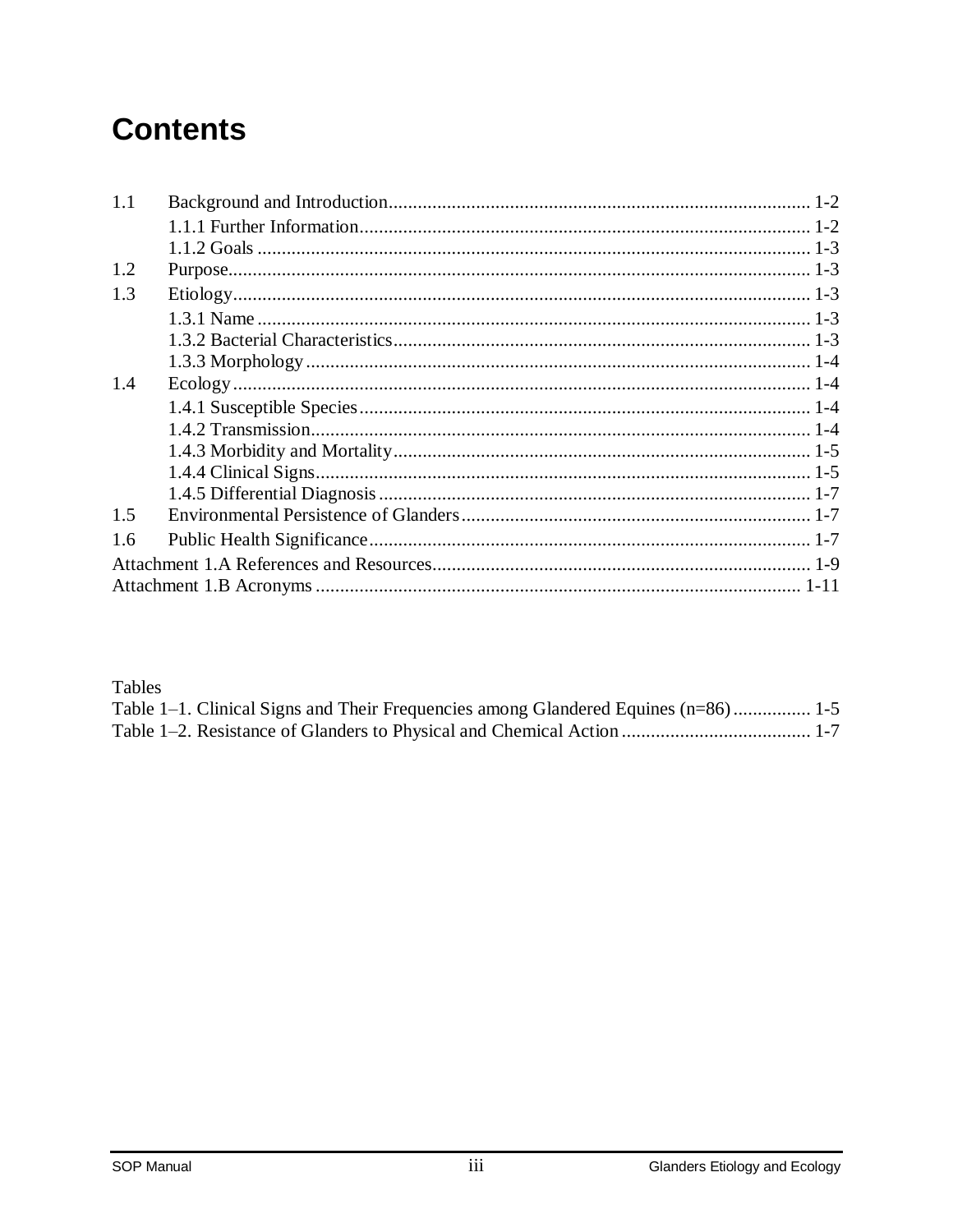# **Glanders Etiology and Ecology Quick Summary**

#### Disease

Glanders is an infectious disease primarily of equines and is also known as farcy. It is a zoonotic disease and has been used as a biological weapon. Glanders was eradicated from the United States in the 1940's.

#### Mortality and Morbidity

Presumed high—difficult to determine since animals are euthanized to prevent disease spread.

#### Clinical Species

Signs consistent with respiratory infections and skin lesions in animals.

#### Susceptible Species

Primarily horses, mules, donkeys, and other animals, including humans.

## Causative Agent

The bacteria *Burkholderia mallei.*

#### Zoonotic Potential

Yes, humans are susceptible to this disease, however naturally occurring human cases are rare. Glanders has been used as a biological weapon.

#### **Transmission**

Direct contact with infected animals or via fomites or ingestion.

#### Persistence in the Environment

*B. mallei* can survive up to 2 weeks in the environment, on average, depending on environmental conditions. However, the bacteria can possibly survive over 6 weeks to months in certain conditions.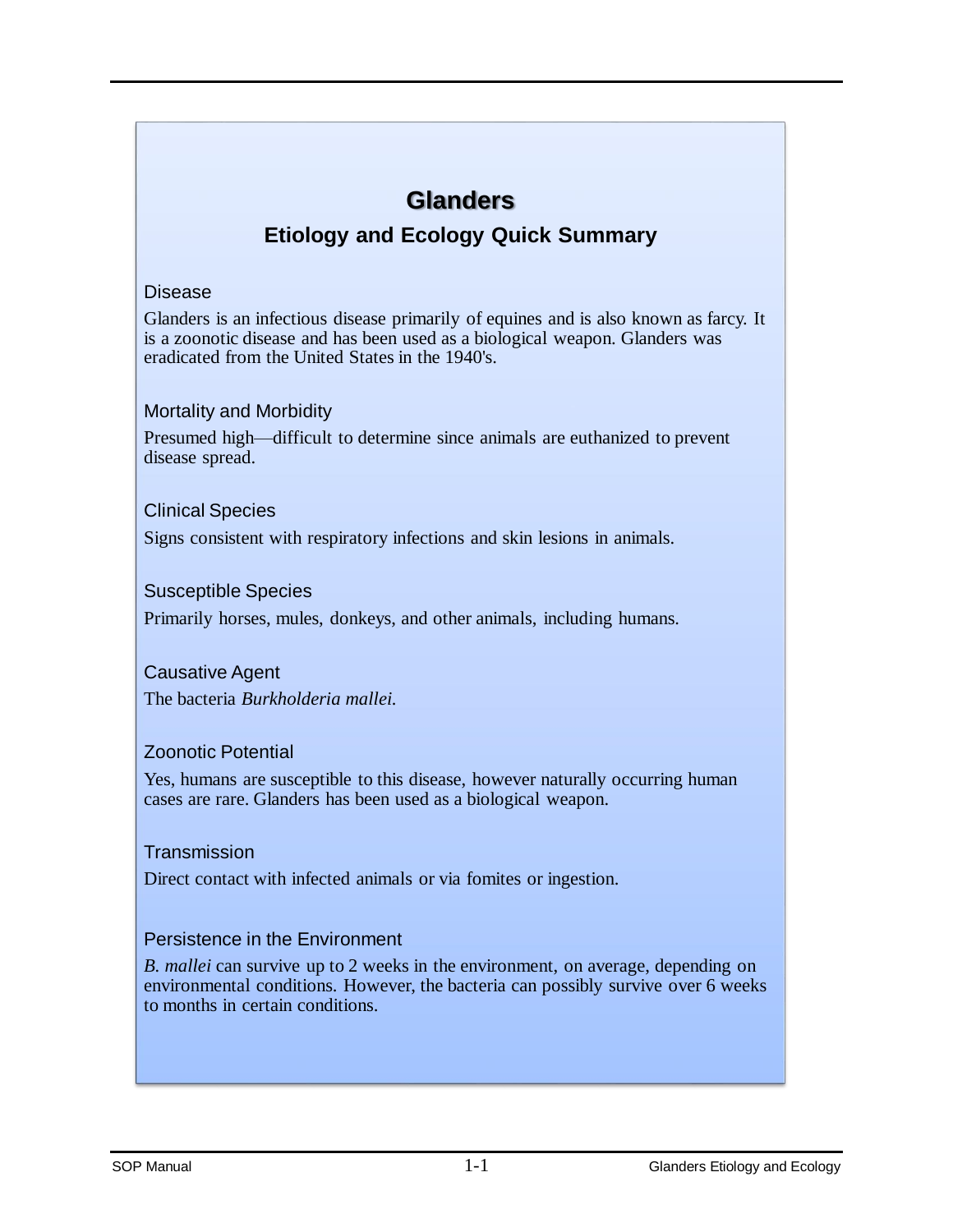# <span id="page-4-0"></span>**1.1 Background and Introduction**

Glanders is one of the oldest recorded diseases in history—described by Aristotle in the 3rd century. It is caused by the bacteria, *Burkholderia mallei,* primarily infecting equids; however, it is zoonotic though naturally occurring cases are rare. The disease is characterized by the combination of cutaneous lesions with nasal and pulmonary signs that can be fatal to both humans and animals.

Glanders is considered a biological warfare weapon, category B Select Agent,<sup>1</sup> and has been used as a biological weapon in the past. It was used in both world wars by infecting horses and subsequently soldiers. Most recently, the Soviet Army was accused of using *B. mallei* in the Afghan War.<sup>2,3</sup>

Glanders was evident during the American Civil War in epidemic proportions due to the sheer number and close proximity of horses which enabled disease spread. <sup>4</sup> Glanders was later eradicated in the United States during the 1940s. Since then, there has only been one human case, which occurred in 2000 when a researcher was infected while working with the bacteria at the U.S. Army Medical Research Institute of Infectious Diseases (USAMRIID).<sup>5</sup> The disease remains endemic in Africa, Asia, the Middle East, Central America, and South America.

Although it has been eradicated from the United States, glanders poses a threat to U.S. equines. The United States has the largest equine population worldwide and is one of the leading exporters of horses. In addition, competition horses frequently travel internationally, including to endemic regions. If glanders was reintroduced into the United States it may not have the potential impact on production agriculture as other foreign animal diseases, but still poses great risks to the equine industry and humans due to the disease's zoonotic nature and biowarfare potential.

#### <span id="page-4-1"></span>1.1.1 Further Information

This document is intended to be an overview of glanders. Resources as well as the references in this standard operating procedure (SOP) are listed in [Attachment A.](#page-11-0) The occurrence of glanders infection and laboratory criteria are defined in the World Organization for Animal Health (OIE)

[http://onlinelibrary.wiley.com/doi/10.1111/j.1865-1682.2012.01342.x/abstract.](http://onlinelibrary.wiley.com/doi/10.1111/j.1865-1682.2012.01342.x/abstract)

 $\overline{a}$ <sup>1</sup> Category B are those agents that are moderately easy to disseminate, result in lower morbidity and mortality rates than category A, and require specific enhancements for diagnostic capacity and enhanced disease surveillance. Retrieved from National Institute of Allergy and Infectious Diseases [https://www.niaid.nih.gov/topics/](https://www.niaid.nih.gov/topics/biodefenserelated/biodefense/pages/cata.aspx)  [biodefenserelated/biodefense/pages/cata.aspx.](https://www.niaid.nih.gov/topics/biodefenserelated/biodefense/pages/cata.aspx)

<sup>2</sup> Khan, I., et al. (2013). Glanders in animals: a review on epidemiology, clinical presentation, diagnosis and countermeasures*. Transboundary and Emerging Diseases, 60*(3), 204–221.

<sup>3</sup> Gilad, J., et al. (2007). *Burkholderia mallei* and *Burkholderia pseudomallei* as bioterrorism agents: national aspects of emergency preparedness. *Israeli Medical Association Journal, 9*(7), 499–503. Retrieved from [http://www.ima.org.il/FilesUpload/IMAJ/0/46/23087.pdf.](http://www.ima.org.il/FilesUpload/IMAJ/0/46/23087.pdf)

<sup>4</sup> Wagg, D.M. & DeShazer, D. (2005). Glanders, new insights into an old disease. In *Biological Weapons Defense: Infectious Disease and Counterbioterrorism* (Chapter 10). Retrieved from <https://books.google.com/books?isbn=1592597645>*.* 

<sup>5</sup> The Centers for Disease Control (CDC). (2000, May). Laboratory-acquired human glanders—Maryland, May 2000. *Morbidity and Mortality Weekly Report (MMWR)*, 49(24), 532–535. Retrieved from [http://www.cdc.gov/mmwr/preview/mmwrhtml/mm4924a3.htm.](http://www.cdc.gov/mmwr/preview/mmwrhtml/mm4924a3.htm)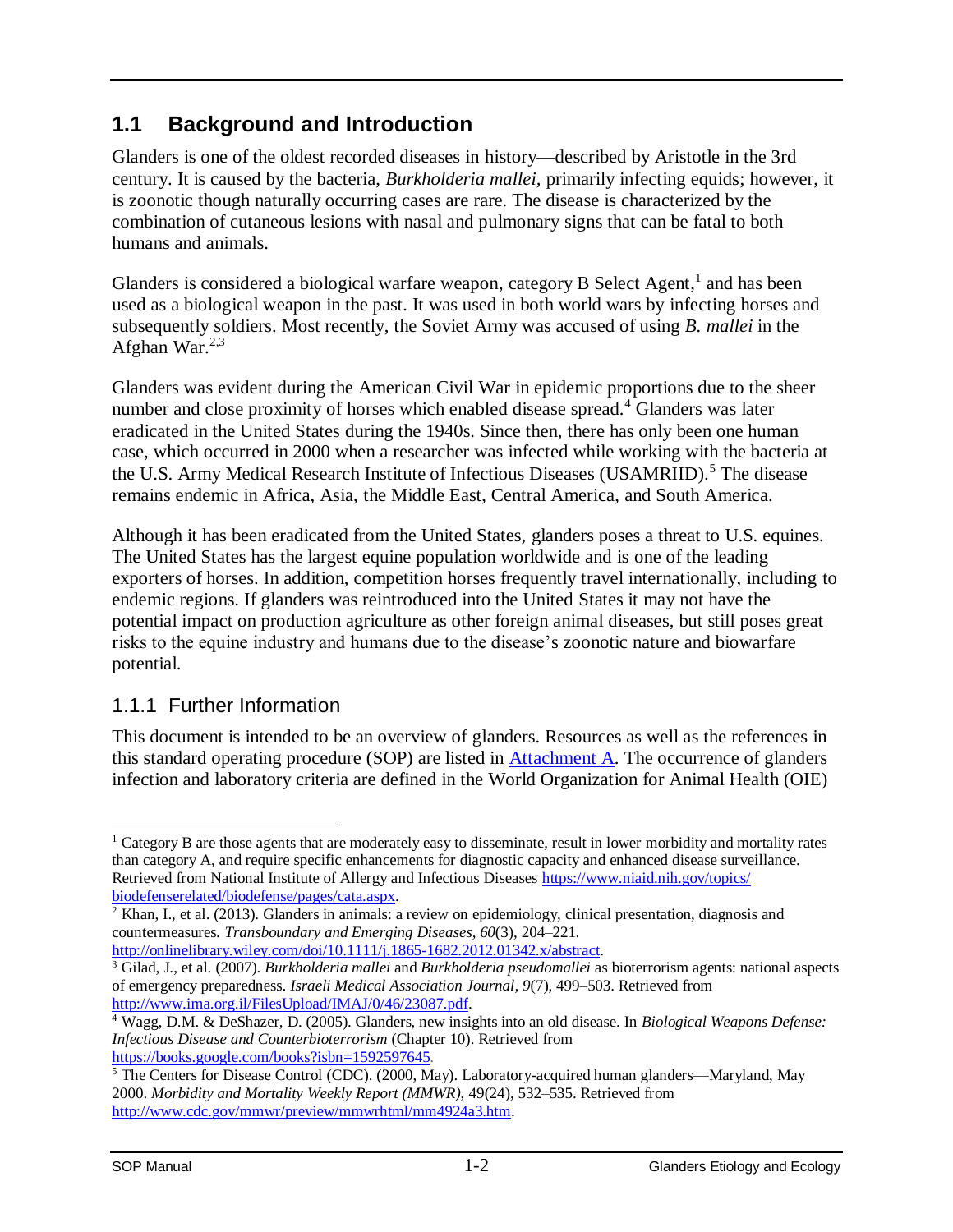Terrestrial Animal Health Code (2016)<sup>6</sup> and *Terrestrial Animal Health Manual* (2015),<sup>7</sup> respectively. Other Foreign Animal Disease Preparedness and Response Plan (FAD PReP) documents are available on the Animal and Plant Health Inspection Service (APHIS) public website, [http://www.aphis.usda.gov/fadprep.](http://www.aphis.usda.gov/fadprep)

#### <span id="page-5-0"></span>1.1.2 Goals

As a preparedness goal, APHIS will provide etiology and ecology summaries for glanders and update these summaries at regular intervals.

As a response goal, the Unified Command and stakeholders will have a common set of etiology and ecology definitions and descriptions, to ensure proper understanding of glanders when establishing or revising goals, objectives, strategies, and procedures.

## <span id="page-5-1"></span>**1.2 Purpose**

This document provides responders and stakeholders with a common understanding of the disease agent.

# <span id="page-5-2"></span>**1.3 Etiology**

#### <span id="page-5-3"></span>1.3.1 Name

Glanders is caused by infection from the bacterium *Burkholderia mallei.* Previously known as *Pseudomonas mallei*, *B. mallei* was named by Aristotle after the Latin word *malleus* meaning malignant disease. It is important to distinguish this organism from *Burkholderia psuedomallei* which causes melioidosis, as this is closely related but completely distinct bacterium—with many phenotypic and genetic differences.<sup>8</sup>

#### <span id="page-5-4"></span>1.3.2 Bacterial Characteristics

*B. mallei* has the following taxonomy:

- Order: Burkholderiales
- Family: *Burkholderiaceae*
- Genus: *Burkholderia*
- Species: *B. mallei.*

 $\overline{a}$ <sup>6</sup> World Organization for Animal Health (OIE). (2016). Chapter 12.10. Glanders. *Terrestrial Animal Health Code*. Retrieved from [http://www.oie.int/index.php?id=169&L=0&htmfile=chapitre\\_glanders.htm.](http://www.oie.int/index.php?id=169&L=0&htmfile=chapitre_glanders.htm)

<sup>7</sup> OIE. (2015). Chapter 2.5.11. Glanders. *Terrestrial Animal Health Manual*. Retrieved from [http://www.oie.int/fileadmin/Home/eng/Health\\_standards/tahm/2.05.11\\_GLANDERS.pdf.](http://www.oie.int/fileadmin/Home/eng/Health_standards/tahm/2.05.11_GLANDERS.pdf)

<sup>8</sup> Galyov, E.E., Brett, P.J., and DeShazer, D. (2010). Molecular insights into *Burkholderia pseudomallei* and *Burkholderia mallei* pathogenesis. *Annual Review of Microbiolo*gy, *64*, 495–517. doi: 10.1146/annurev.micro.112408.134030.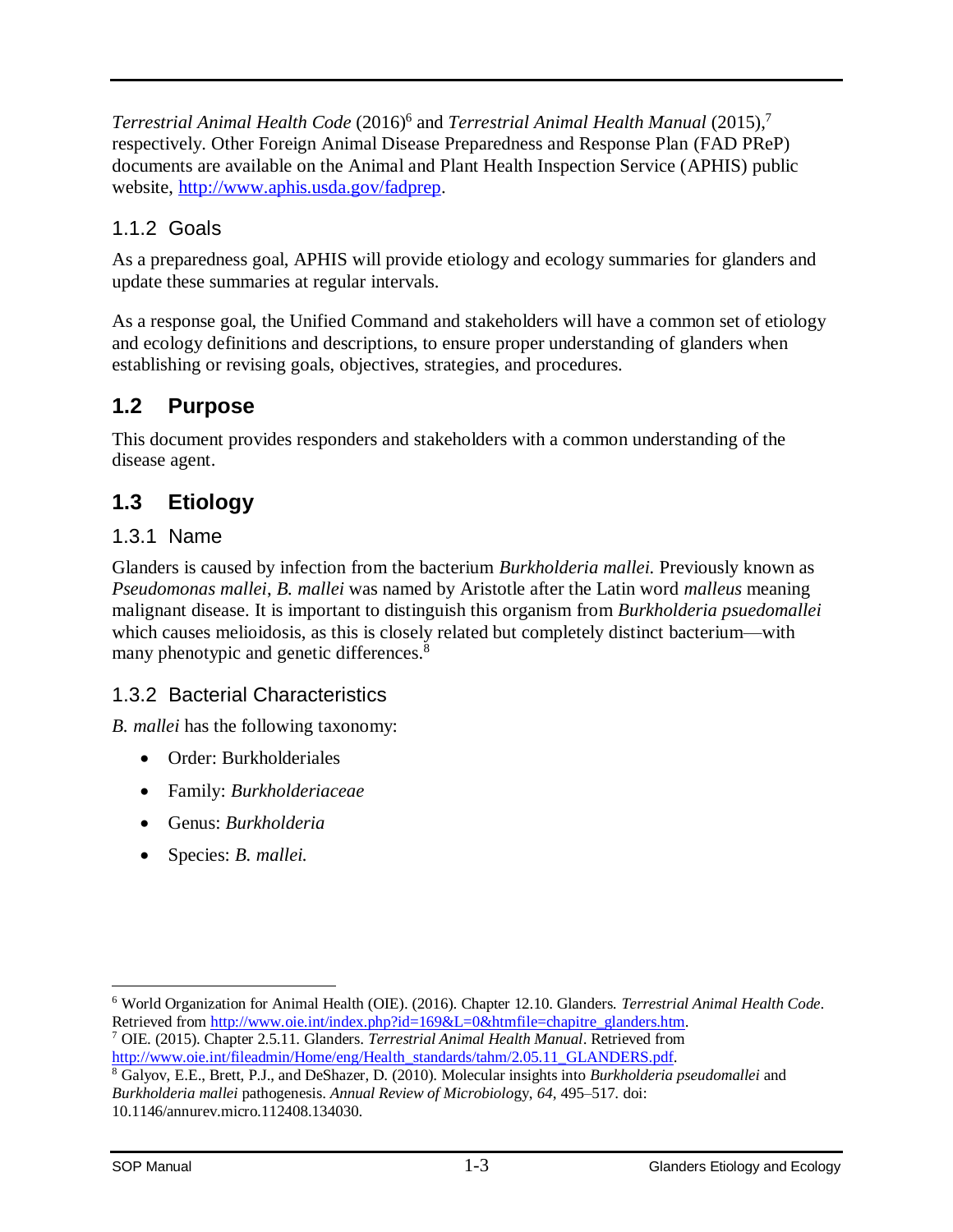#### <span id="page-6-0"></span>1.3.3 Morphology

*B. mallei* is a gram-negative rod, non-motile, non-encapsulated, and non-spore-forming intracellular zoonotic pathogen. It is 1–5 microns long and 0.3–1 microns wide.

# <span id="page-6-1"></span>**1.4 Ecology**

#### <span id="page-6-2"></span>1.4.1 Susceptible Species

The primary hosts for *B. mallei* are horses, mules and donkeys (solipeds). Other susceptible species include members of the feline family, from domesticated cats to lions. Post mortem cases have been reported in dogs, bears, wolves, jackals, and hyenas after consuming glanderous meat. Camels, sheep, and goats can also be infected.<sup>9,10</sup> Experimental infections have occurred in most other domesticated mammals including guinea pigs, hamsters, and rodents; but pigs, cattle, and birds are resistant. $^{11}$ 

## <span id="page-6-3"></span>1.4.2 Transmission

Glanders can be spread through direct or indirect contact primarily with horses, donkeys, or mules presenting either the acute or chronic form. The most common route of bacteria transference occurs through the ingestion of contaminated food or water containing respiratory secretions. Carnivores are most often infected when contaminated meat is consumed. The bacteria can spread through skin abrasions, mucous membranes, inhalation of aerosols, or contact with fomites such as horse harnesses or grooming tools. Animals can secrete the organism in feces, urine, saliva, and tears—horses shed *B. mallei* sporadically or continually. Animal density, proximity, and high-stress environments can intensify disease spread.<sup>12,13,14,15</sup>

#### 1.4.2.1 Incubation Period

The incubation period ranges from a few days to 6 weeks; however, feline species may have an extended incubation time. The OIE recognizes the incubation period for glanders as 6 months.<sup>16</sup>

<sup>11</sup> CFSPH. (2015). Glanders. Retrieved from [http://www.cfsph.iastate.edu/Factsheets/pdfs/glanders.pdf.](http://www.cfsph.iastate.edu/Factsheets/pdfs/glanders.pdf) <sup>12</sup> OIE, (2013). Glanders. *Technical Disease Card*. Retrieved from

[http://www.oie.int/fileadmin/Home/eng/Animal\\_Health\\_in\\_the\\_World/docs/pdf/Disease\\_cards/GLANDERS.pdf.](http://www.oie.int/fileadmin/Home/eng/Animal_Health_in_the_World/docs/pdf/Disease_cards/GLANDERS.pdf) <sup>13</sup> Timoney, J.F. (2013). Overview of glanders (Farcy). *Merck Veterinary Manual*. Retrieved from [http://www.merckvetmanual.com/mvm/generalized\\_conditions/glanders/overview\\_of\\_glanders.html.](http://www.merckvetmanual.com/mvm/generalized_conditions/glanders/overview_of_glanders.html)

 $\overline{a}$ <sup>9</sup> The Center for Food Security and Public Health (CFSPH), Iowa State University. (2015, February). Glanders. Retrieved from [http://www.cfsph.iastate.edu/Factsheets/pdfs/glanders.pdf.](http://www.cfsph.iastate.edu/Factsheets/pdfs/glanders.pdf)

<sup>10</sup> Verma, A.K., et al. (2014). Glanders-A re-emerging zoonotic disease: a review. *Journal of Biological Sciences*, *14*(1). 38–51. doi: 10.3923/jbs.2014.38.51.

<sup>14</sup> CFSPH. (2015). Glanders. Retrieved from [http://www.cfsph.iastate.edu/Factsheets/pdfs/glanders.pdf.](http://www.cfsph.iastate.edu/Factsheets/pdfs/glanders.pdf)

<sup>15</sup> Verma, A.K., et al. (2014). Glanders-a re-emerging zoonotic disease: a review. *Journal of Biological Sciences*, *14*(1). 38–51. doi: 10.3923/jbs.2014.38.51.

<sup>16</sup> OIE. (2016). Chapter 12.10. Glanders. *Terrestrial Animal Health Code*. Retrieved from [http://www.oie.int/index.php?id=169&L=0&htmfile=chapitre\\_glanders.htm](http://www.oie.int/index.php?id=169&L=0&htmfile=chapitre_glanders.htm)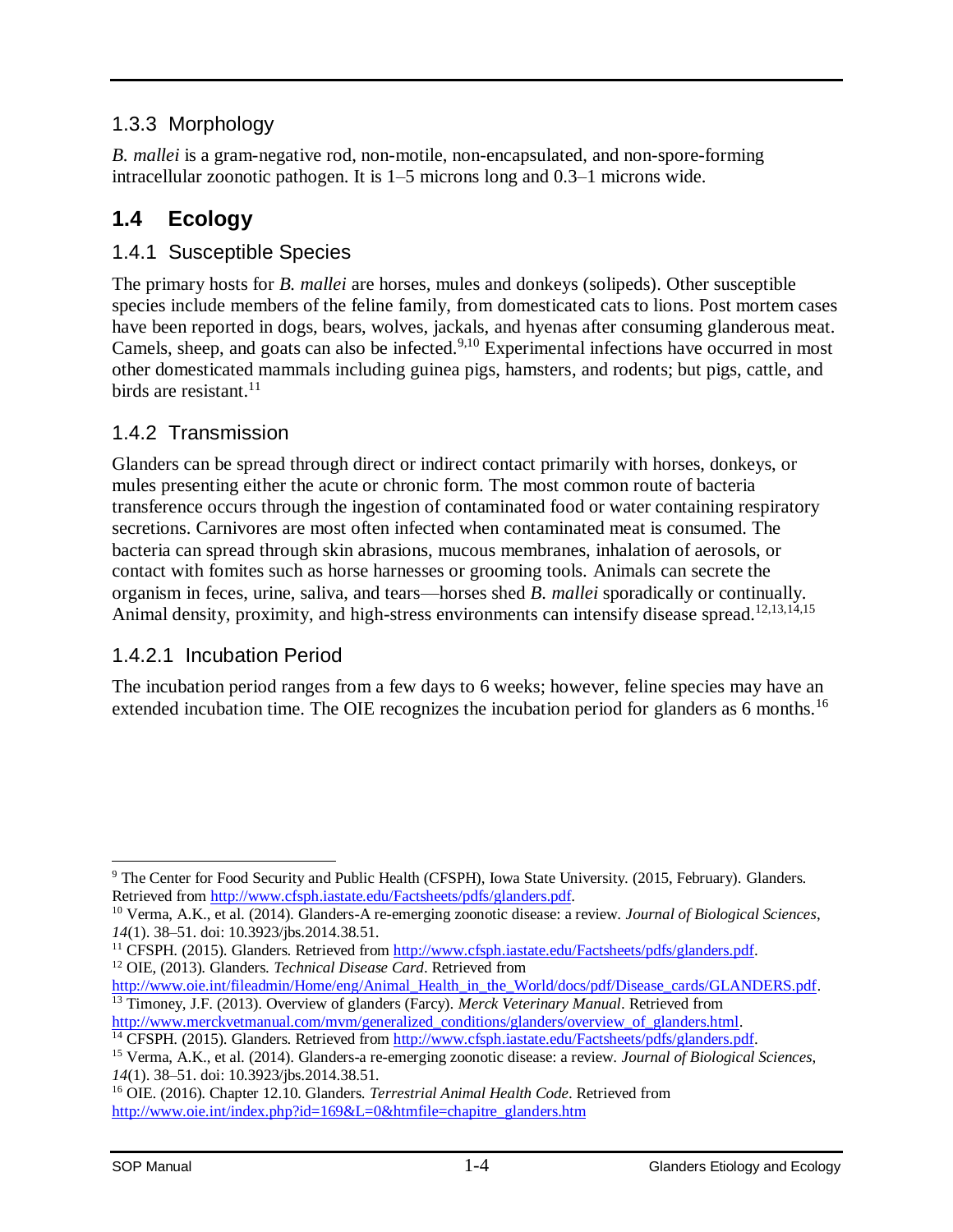#### <span id="page-7-0"></span>1.4.3 Morbidity and Mortality

Exact morbidity and mortality data is difficult to determine since infected animals are euthanized to prevent disease spread, although it is suspected to be high. The acute form causes death within a few days to  $1-4$  weeks in animals. In humans, there is a 95 percent case fatality rate.<sup>17</sup>

## <span id="page-7-1"></span>1.4.4 Clinical Signs

Glanders is categorized into three forms of disease that can present independently or most often in combination: nasal, pulmonary, and cutaneous. It can manifest as either acute, typically seen in donkeys and mules, or chronic, most associated with horses. Some animals can become latently infected.

Table 1–1 depicts results from a study assessing the clinical signs of 86 horses presented to the Veterinary Medical Teaching Hospital, University of Agriculture, Faisalabad (Pakistan). This table was chosen based on the limited publicly available research from an animal health standpoint to provide a representation of associated clinical signs.

| <b>Clinical Signs</b>                   | Frequency<br>(before malleinization <sup>a</sup> ) | Percent<br>(before malleinization <sup>a</sup> ) |
|-----------------------------------------|----------------------------------------------------|--------------------------------------------------|
| Fever                                   | 56/86                                              | 65.1                                             |
| Inappetence                             | 84/86                                              | 97.6                                             |
| Debility                                | 71/86                                              | 82.5                                             |
| Quick loss of stamina (when exercised)  | 77/86                                              | 89.5                                             |
| Cough                                   | 61/86                                              | 70.9                                             |
| Dyspnea                                 | 78/86                                              | 90.7                                             |
| Abnormal respiratory sounds             | 59/86                                              | 68.6                                             |
| Nasal discharge                         | 71/86                                              | 82.5                                             |
| Nasal septum ulcers                     | 77/86                                              | 89.5                                             |
| Cutaneous ulcers                        | 69/86                                              | 80.2                                             |
| Enlargement of submaxillary lymph nodes | 86/86                                              | 96.5                                             |
| Odema of hind legs                      | 39/86                                              | 45.3                                             |
| Orchitis                                | 31/96                                              | 44.92                                            |

**Table 1-1. Clinical Signs and Their Frequencies among Glandered Equines (n=86)a18**

<sup>a</sup> The Mallein test is delayed hypersensitivity testing that can result in fever, swelling, or efflux of pus from the eye in positive animals.

Note: This table has been summarized for the purposes of this document.

 $\overline{a}$ 

<sup>&</sup>lt;sup>17</sup> CFSPH. (2015). Glanders. Retrieved from [http://www.cfsph.iastate.edu/Factsheets/pdfs/glanders.pdf.](http://www.cfsph.iastate.edu/Factsheets/pdfs/glanders.pdf)

<sup>18</sup> Khan, I., et al. (2013). Glanders in animals: a review on epidemiology, clinical presentation, diagnosis and countermeasures*. Transboundary and Emerging Diseases, 60*(3), 204–221. [http://onlinelibrary.wiley.com/doi/10.1111/j.1865-1682.2012.01342.x/abstract.](http://onlinelibrary.wiley.com/doi/10.1111/j.1865-1682.2012.01342.x/abstract)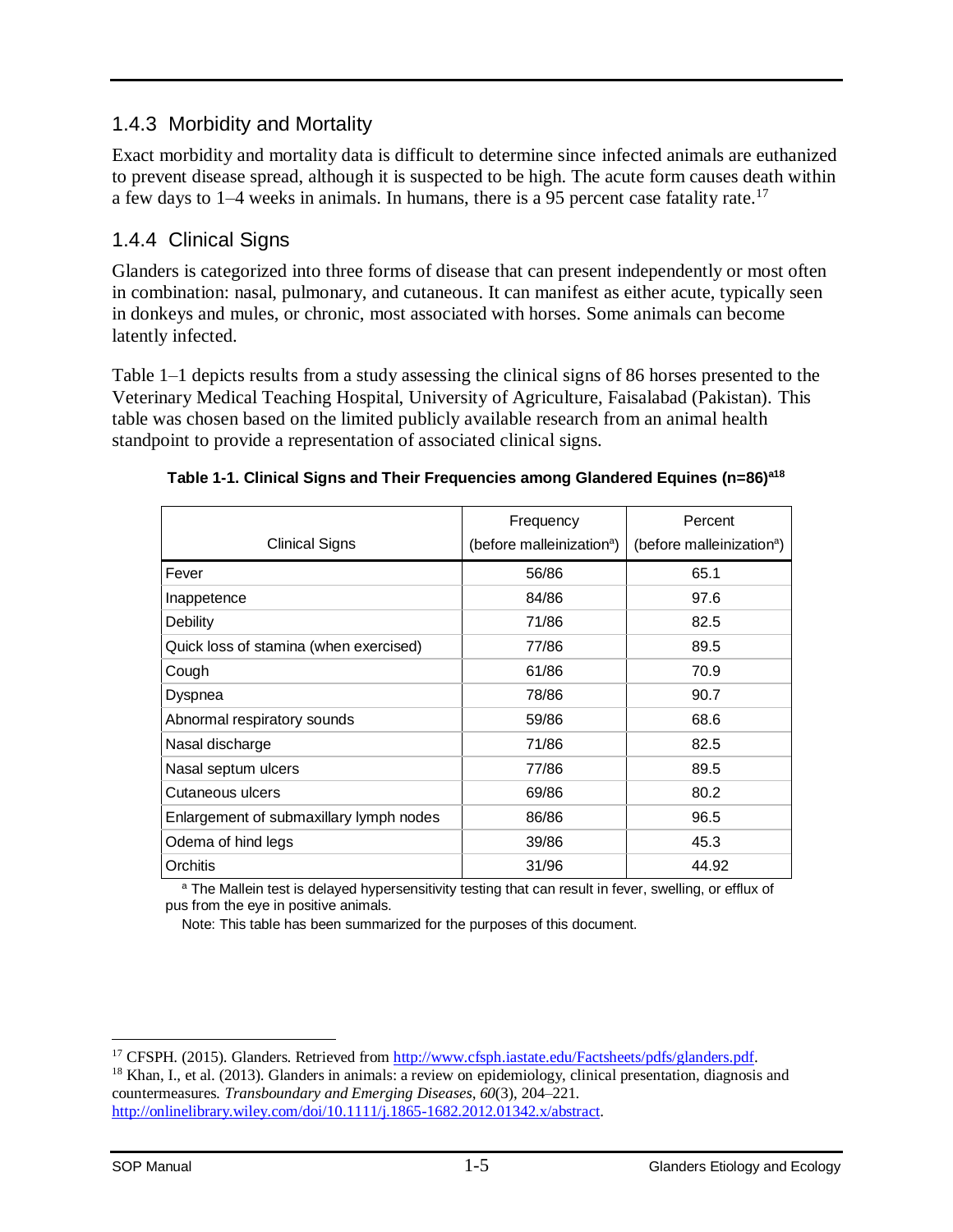#### 1.4.4.1 Nasal Form

The nasal form occurs acutely with the following clinical signs:

- High fever and loss of appetite
- Labored breathing with coughing
- Sticky yellowish-green nasal discharge
- Ocular discharge
- Ulcers and nodules in the nasal passage
- Scabbed ulcers in star shape.

#### 1.4.4.2 Pulmonary Form

The pulmonary form is the most common and takes longer to develop than the nasal form; however, this form is still acute in nature, alike the nasal form. The following are clinical signs most often seen with this form:

- Dry coughing
- Labored breathing
- Nodules and/or abscesses in the lungs
- Pneumonia may be present
- Infection into the upper respiratory tract.

#### 1.4.4.3 Cutaneous Form

The cutaneous form is a chronic process—unlike the other two forms—that results in prolonged infection beginning with mild to unseen signs leading to a debilitative state. The following signs predominately occur:

- Episodes of exacerbation
- Cough
- Fever
- Skin nodules that rupture and ulcerate
- Nodule discharge
- Slow nodule healing
- Lymph node enlargement
- Joint swelling.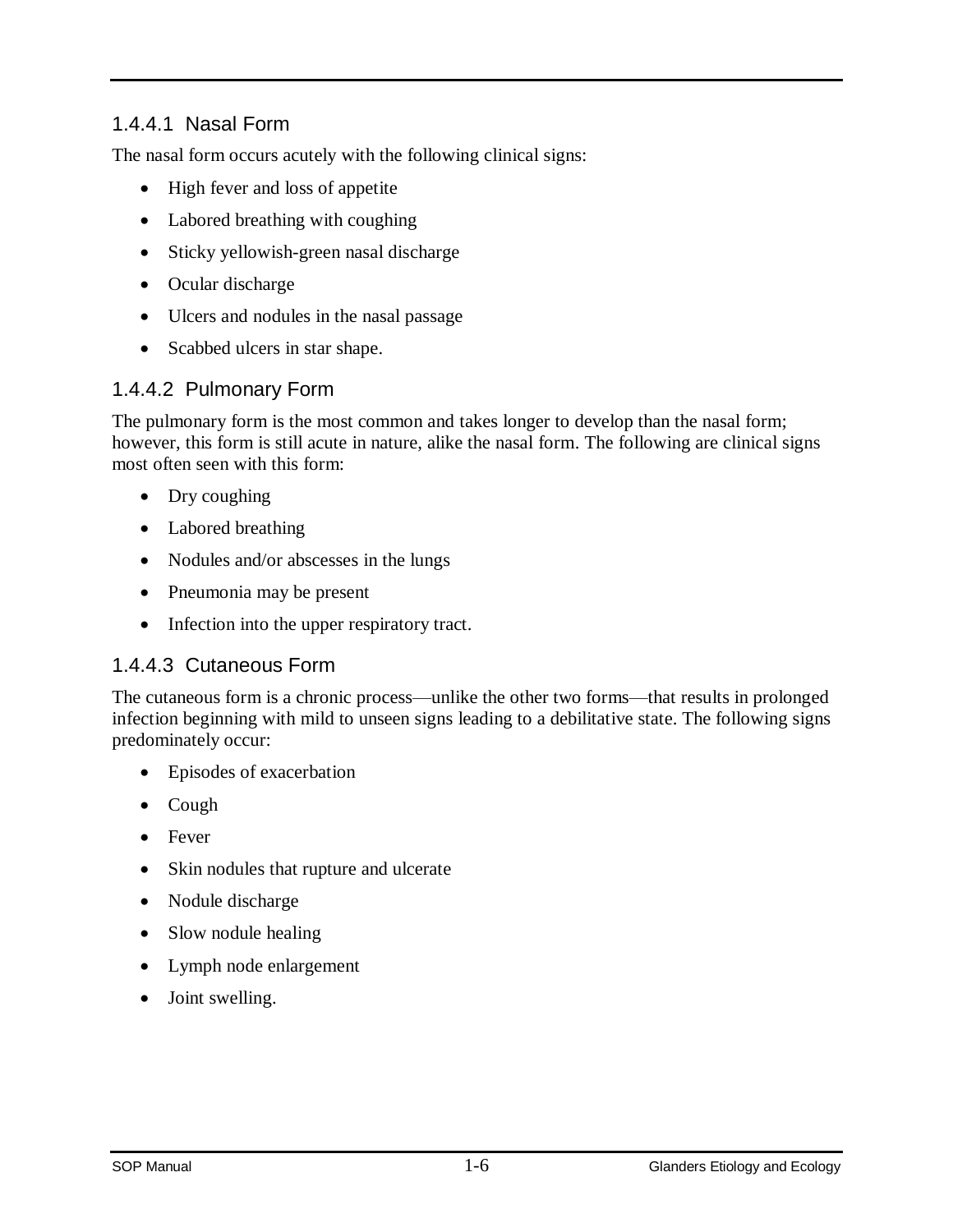#### <span id="page-9-0"></span>1.4.5 Differential Diagnosis

Glanders presents clinically similar to the following conditions: <sup>19</sup>

- Strangles (*streptococcus equi*)
- Ulcerative lymphangitis (*Corynebacterium pseudotuberculosis*)
- Botryomycosis
- Sporotrichosis (*Sprortrix schenkii*)
- Pseudotuberculosis (*Yersinia pseudotuberculosis*)
- Epizootic lymphangitis (*Histoplasma farciminosum*)
- Horsepox
- Tuberculosis (*Mycobacterium tuberculosis*)
- Trauma and allergy.

## <span id="page-9-1"></span>**1.5 Environmental Persistence of Glanders**

#### **Table 1-2. Resistance of Glanders to Physical and Chemical Action<sup>20</sup>**

| Action                  | Resistance                                                                                                                                                                                                                                                                                                                                                                                                                |  |
|-------------------------|---------------------------------------------------------------------------------------------------------------------------------------------------------------------------------------------------------------------------------------------------------------------------------------------------------------------------------------------------------------------------------------------------------------------------|--|
| Temperature             | Destroyed through heating to 55°C (131°F) for 10 minutes, or with ultraviolet<br>irradiation.                                                                                                                                                                                                                                                                                                                             |  |
| Chemicals/Disinfectants | Susceptible to many common disinfectants such as iodine, mercuric chloride in<br>alcohol, potassium permanganate, benzalkonium chloride (1/2000), sodium<br>hypochlorite (500 parts per million available chlorine), 70 percent ethanol,<br>2 percent glutaraldehyde; less susceptible to phenolic disinfectants.                                                                                                         |  |
| Survival                | Sensitive to sunlight with inactivation in 24 hours of direct exposure and heat as<br>above; possible survival for over 6 weeks to various months in contaminated<br>areas; can remain viable in tap water for at least 1 month; agent is susceptible to<br>desiccation as humid/wet conditions favor survival. Polysaccharide capsule of<br>bacterium is considered an important virulence factor and enhances survival. |  |

## <span id="page-9-2"></span>**1.6 Public Health Significance**

Glanders is a disease with public health significance. It is zoonotic and certain characteristics make it well suited for use as a biological weapon (appropriate notifications—at local, State, and Federal levels—must occur if glanders is suspected or confirmed in any species):

 As a zoonotic agent, it can be highly infectious in the aerosolized form, such as within a laboratory environment. Direct transmission from horses to humans is rare, however, and

 $\overline{a}$ 

<sup>19</sup> OIE. (2013). Glanders. *Technical Disease Card*. Retrieved from

[http://www.oie.int/fileadmin/Home/eng/Animal\\_Health\\_in\\_the\\_World/docs/pdf/Disease\\_cards/GLANDERS.pdf.](http://www.oie.int/fileadmin/Home/eng/Animal_Health_in_the_World/docs/pdf/Disease_cards/GLANDERS.pdf) <sup>20</sup> OIE. (2013). Glanders. *Technical Disease Card*. Retrieved from [http://www.oie.int/fileadmin/Home/eng/Animal\\_Health\\_in\\_the\\_World/docs/pdf/Disease\\_cards/GLANDERS.pdf.](http://www.oie.int/fileadmin/Home/eng/Animal_Health_in_the_World/docs/pdf/Disease_cards/GLANDERS.pdf)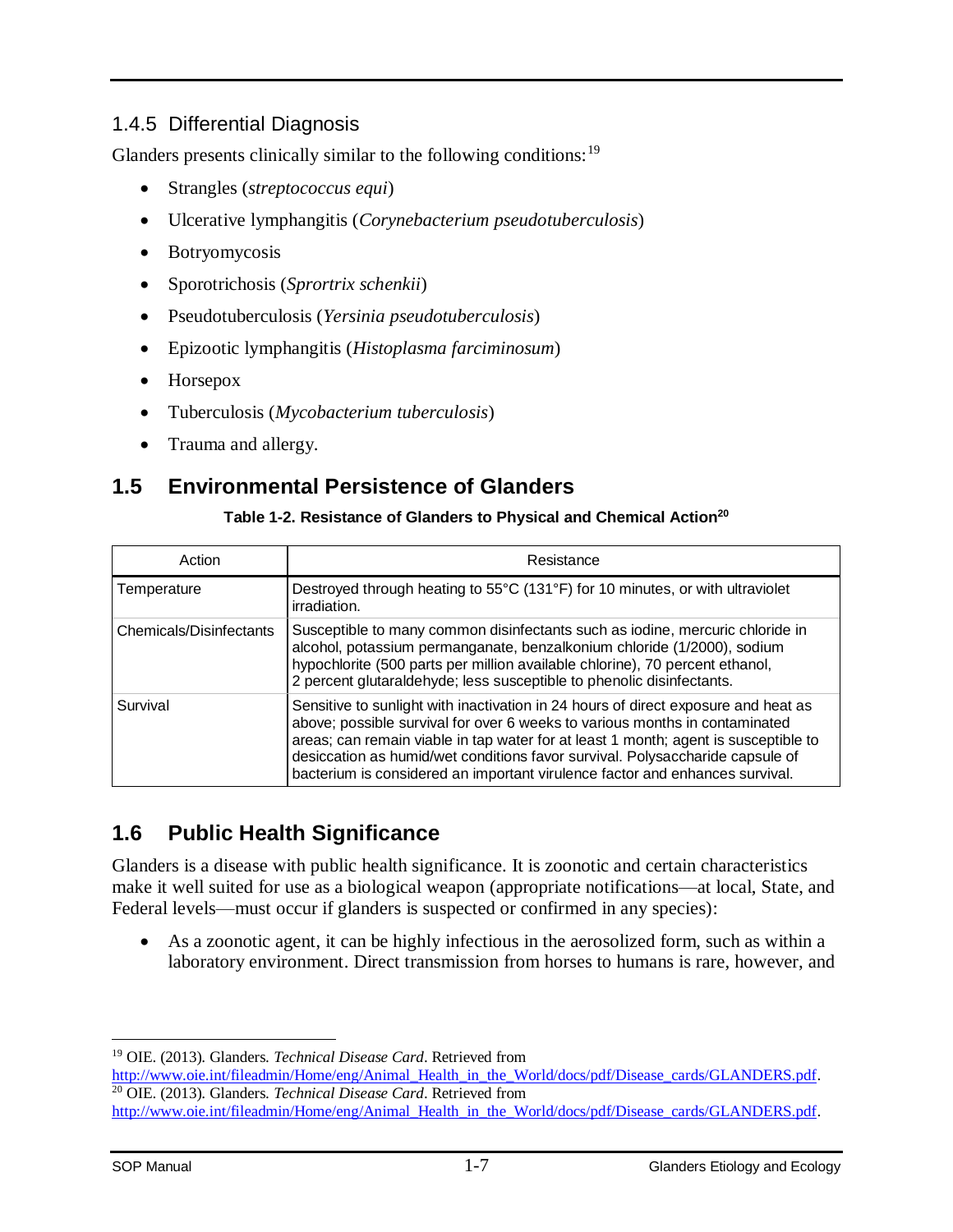in such cases human symptoms may be mild or absent. <sup>21</sup> This is likely due to a high infectious dose of agent or bacteria being necessary for human infection.<sup>22</sup>

- Still, glanders is an occupational hazard for those working in direct contact with equids (i.e., veterinarians, animal caretakers, mounted workers, researchers, etc.), as most reported naturally occurring cases in the past were from close and frequent contact with either live equids or tissues.<sup>23,24</sup>
- Infection in humans may be systemic with a case fatality rate over 50 percent with traditional antibiotic treatment. 25
	- Little is known about antibiotic susceptibility of *B. mallei* since glanders mostly disappeared before the development and wide use of antibiotics.
	- A recent antimicrobial study indicates that *B. mallei* is highly resistant to common antibiotics that are categorized into classes such as β-lactum antibiotics, aminoglycosides, and macrolides.<sup>26</sup>
- There is currently no glanders vaccine for either animals or humans.

 $\overline{a}$ <sup>21</sup> CFSPH. (2015). Glanders. Retrieved from [http://www.cfsph.iastate.edu/Factsheets/pdfs/glanders.pdf.](http://www.cfsph.iastate.edu/Factsheets/pdfs/glanders.pdf)

<sup>22</sup> Van Zandt, K.E., Greer, M.T., and Gelhaus, H.C. (2013). Glanders: an overview of infection in humans. *Orphanet Journal of Rare Diseases, 8*, 131. doi: 10.1186/1750-1172-8-131.

<sup>&</sup>lt;sup>23</sup> CFSPH. (2015). Glanders. Retrieved from [http://www.cfsph.iastate.edu/Factsheets/pdfs/glanders.pdf.](http://www.cfsph.iastate.edu/Factsheets/pdfs/glanders.pdf)

<sup>24</sup> Gilad, J., et al. (2007). *Burkholderia mallei* and *Burkholderia pseudomallei* as bioterrorism agents: national aspects of emergency preparedness. *Israeli Medical Association Journal, 9*(7), 499–503. Retrieved from [http://www.ima.org.il/FilesUpload/IMAJ/0/46/23087.pdf.](http://www.ima.org.il/FilesUpload/IMAJ/0/46/23087.pdf)

<sup>&</sup>lt;sup>25</sup> CDC. (2012, January). Information for health care workers. *Glanders*. Retrieved from [http://www.cdc.gov/glanders/health-care-workers.html.](http://www.cdc.gov/glanders/health-care-workers.html)

 $^{26}$  Thibault, F. M., Hernandez, E., Vidal, D. R., Girardet, M., & Cavallo, J. D. (2004). Antibiotic susceptibility of 65 isolates of *Burkholderia pseudomallei* and *Burkholderia mallei* to 35 antimicrobial agents. *Journal of Antimicrobial Chemotherapy*, *54*(6), 1134–1138. doi: 10.1093/jac/dkh471.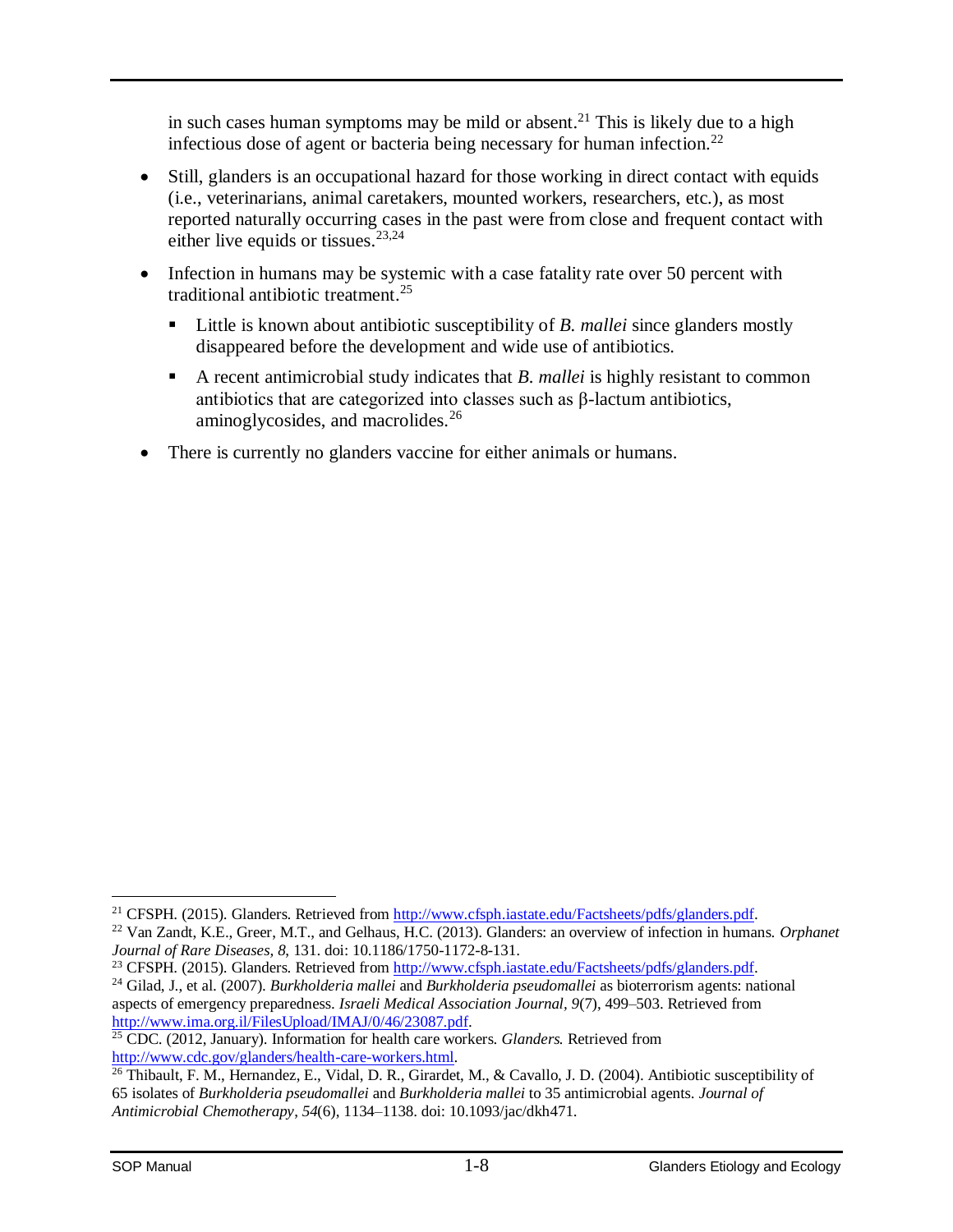# <span id="page-11-0"></span>**Attachment 1.A References and Resources**

- Galyov, E.E, Brett, P.J., and DeShazer, D. (2010). Molecular insights into *Burkholderia pseudomallei* and *Burkholderia mallei* pathogenesis. *Annual Review of Microbiology, 64*, 495–517. doi: 10.1146/annurev.micro.112408.134030.
- Gilad, J., Harary, I., Dushnitsky, T., Schwartz, D., and Amsalem, Y. (2007). *Burkholderia mallei* and *Burkholderia pseudomallei* as bioterrorism agents: national aspects of emergency preparedness. *Israeli Medical Association Journal, 9*(7), 499–503. Retrieved from [http://www.ima.org.il/FilesUpload/IMAJ/0/46/23087.pdf.](http://www.ima.org.il/FilesUpload/IMAJ/0/46/23087.pdf)
- Gilad, J., Schwartz, D., and Amsalem, Y. (2007). Clinical features and laboratory diagnosis of infection with potential bioterrorism agents *Burkholderia mallei* and *Burkholderia pseudomallei*. *International Journal of Biomedical Science, 3*(3). 144–152. Retrieved from [http://www.ncbi.nlm.nih.gov/pmc/articles/PMC3614684/.](http://www.ncbi.nlm.nih.gov/pmc/articles/PMC3614684/)
- Khan, I., Wieler, L.H., Melzer, F., Elschener, C., Muhammad, G., Ali, S., Sprague, L.D., Neubauer, H., and Saqib, M. (2013). Glanders in animals: a review on epidemiology, clinical presentation, diagnosis and countermeasures. *Transboundary and Emerging Diseases, 60*(3), 204–221. [http://onlinelibrary.wiley.com/doi/10.1111/j.1865-1682.2012.01342.x/abstract.](http://onlinelibrary.wiley.com/doi/10.1111/j.1865-1682.2012.01342.x/abstract)
- National Institutes of Health (NIH). (2015). NIAID [National Institute of Allergy and Infectious Diseases] emerging infectious diseases/pathogens- biodefense research. *National Institute of Allergy and Infectious Diseases.* Retrieved from [https://www.niaid.nih.gov/topics/biodefenserelated/biodefense/pages/cata.aspx.](https://www.niaid.nih.gov/topics/biodefenserelated/biodefense/pages/cata.aspx)
- The Center for Food Security and Public Health (CFSPH), Iowa State University. (2015, February). Glanders. Retrieved from [http://www.cfsph.iastate.edu/Factsheets/pdfs/glanders.pdf.](http://www.cfsph.iastate.edu/Factsheets/pdfs/glanders.pdf)
- The Centers for Disease Control (CDC). (2000, May). Laboratory-acquired human glanders— Maryland, May 2000. *MMWR, 49*(24). 532–535. Retrieved from [http://www.cdc.gov/mmwr/preview/mmwrhtml/mm4924a3.htm.](http://www.cdc.gov/mmwr/preview/mmwrhtml/mm4924a3.htm)
- The Centers for Disease Control (CDC). (2012, January). Information for health care workers. *Glanders.* Retrieved from [http://www.cdc.gov/glanders/health-care-workers.html.](http://www.cdc.gov/glanders/health-care-workers.html)
- Thibault, F. M., Hernandez, E., Vidal, D. R., Girardet, M., & Cavallo, J. D. (2004). Antibiotic susceptibility of 65 isolates of *Burkholderia pseudomallei* and *Burkholderia mallei* to 35 antimicrobial agents. *Journal of Antimicrobial Chemotherapy*, *54*(6), 1134-1138. doi: 10.1093/jac/dkh471.
- Timoney, John F. (2013). Overview of glanders (Farcy). *Merck Veterinary Manual*. Retrieved from [http://www.merckvetmanual.com/mvm/generalized\\_conditions/glanders/overview\\_of\\_](http://www.merckvetmanual.com/mvm/generalized_conditions/glanders/overview_of_glanders.html)  [glanders.html.](http://www.merckvetmanual.com/mvm/generalized_conditions/glanders/overview_of_glanders.html)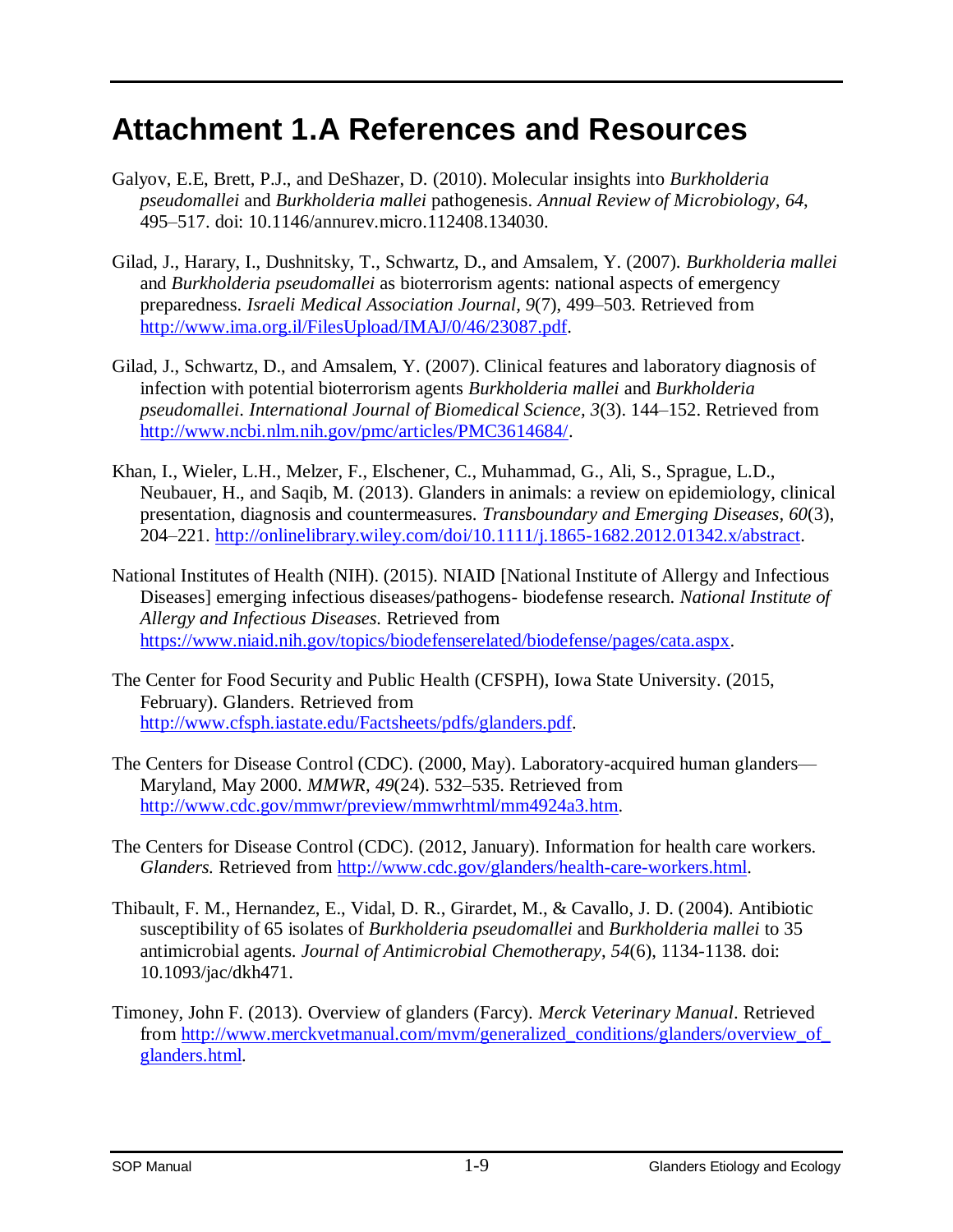- Van Zandt, K.E., Greer, M.T., and Gelhaus, H.C. (2013). Glanders: an overview of infection in humans. *Orphanet Journal of Rare Diseases, 8*, 131. doi: 10.1186/1750-1172-8-131.
- Verma, Amit K., Saminathan, M., Tiwari, R., K. Dhama, K., and Singh, S.V. (2014). Glanders-a re-emerging zoonotic disease: a review. *Journal of Biological Sciences, 14*(1), 38–51. doi: 10.3923/jbs.2014.38.51.
- Wagg, D.M. & DeShazer, D. (2005). Glanders, new insights into an old disease. In *Biological Weapons Defense: Infectious Disease and Counterbioterrorism* (Chapter 10). Retrieved from <https://books.google.com/books?isbn=1592597645>*.*
- World Organization for Animal Health (OIE). (2013). Glanders. *Technical disease card*. Retrieved from [http://www.oie.int/fileadmin/Home/eng/Animal\\_Health\\_in\\_the\\_World/docs/pdf/Disease\\_](http://www.oie.int/fileadmin/Home/eng/Animal_Health_in_the_World/docs/pdf/Disease_cards/GLANDERS.pdf) [cards/GLANDERS.pdf.](http://www.oie.int/fileadmin/Home/eng/Animal_Health_in_the_World/docs/pdf/Disease_cards/GLANDERS.pdf)
- World Organization for Animal Health (OIE). (2016). Chapter 12.10. Glanders. *Terrestrial Animal Health Code*, Retrieved from [http://www.oie.int/index.php?id=169&L=0&htmfile=chapitre\\_glanders.htm.](http://www.oie.int/index.php?id=169&L=0&htmfile=chapitre_glanders.htm)
- World Organization for Animal Health (OIE). (2015). Chapter 2.5.11. Glanders *Terrestrial Animal Health Manual*. Retrieved from [http://www.oie.int/fileadmin/Home/eng/Health\\_standards/tahm/2.05.11\\_GLANDERS.pdf.](http://www.oie.int/fileadmin/Home/eng/Health_standards/tahm/2.05.11_GLANDERS.pdf)